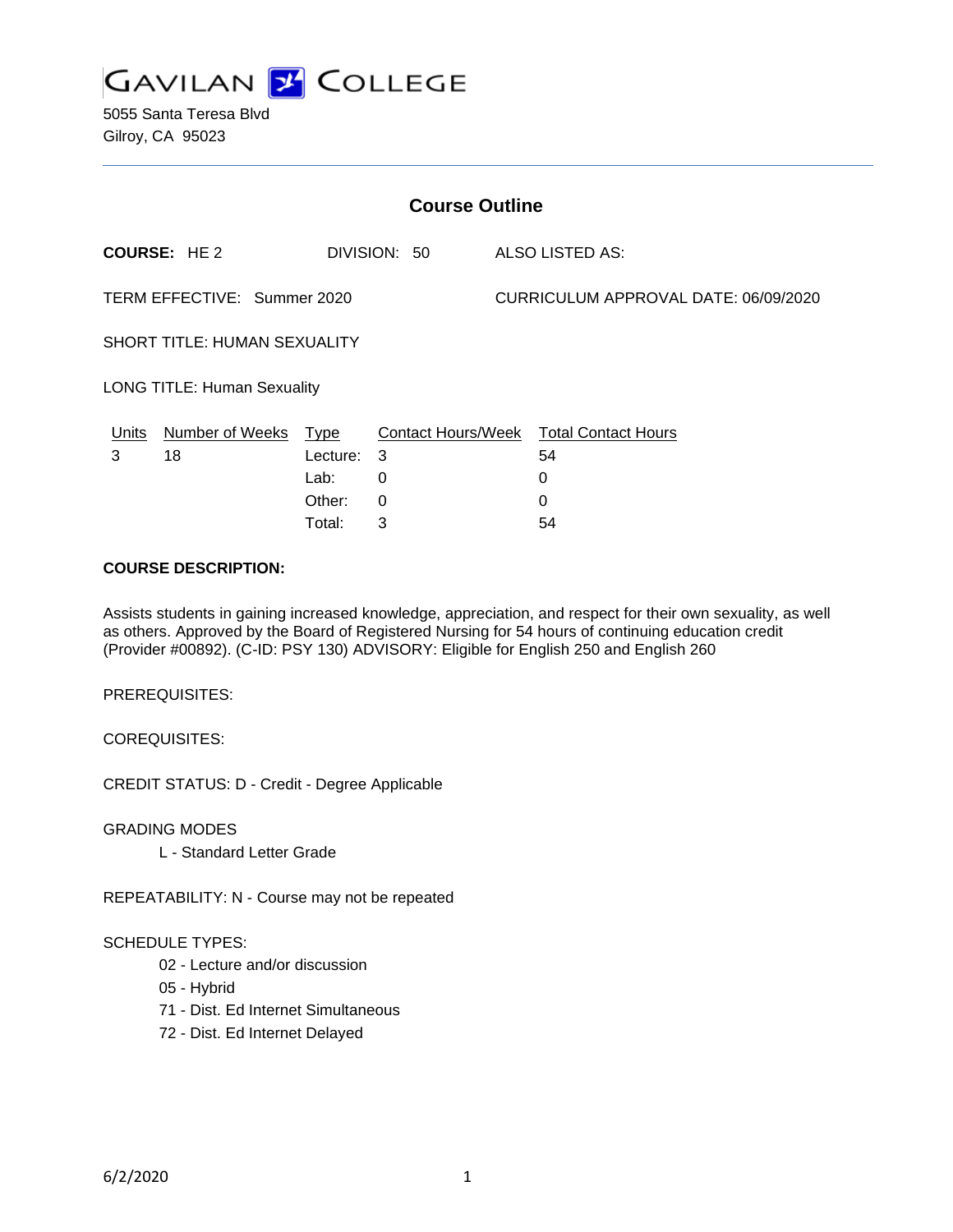## **STUDENT LEARNING OUTCOMES:**

1. Apply critical thinking skills to information presented on human sexuality, by identifying appropriate information sources and evaluating scientific literature Measure of assessment: Exam. Year assessed, or planned year of assessment: 2016 Semester: Fall

2. Critically evaluate information from the popular media for biological accuracy, biases, prejudices, assumptions and judgments Measure of assessment: Essays and exams Year assessed, or planned year of assessment: 2016 Semester: Fall This SLO addresses cultural diversity: true

3. Assess how human sexuality is embedded in and shaped by multi- layered social and cultural contexts Measure of assessment: Essays and exams Year assessed, or planned year of assessment: 2016 Semester: Fall

4. Critique and apply theories of psychological and human sexuality to understand one's own experience and the experience of others.

Measure of assessment: exams, case studies forums Year assessed, or planned year of assessment: 2016 Semester: Fall

## **CONTENT, STUDENT PERFORMANCE OBJECTIVES, OUT-OF-CLASS ASSIGNMENTS**

Curriculum Approval Date: 06/09/2020 4 Hours Dimensions of Human Sexuality Historical-Cultural Influences Thinking Critically About Sexuality Thinking Critically About Sexuality Why Study Sexuality? Research Methods Issues in Sexuality Research Early Sexuality Researchers 20th Century Sexuality Researchers Identify and discuss the dimensions of human sexuality, including biological, psychological and sociocultural factors Discuss the historical aspects of human sexuality, including the sexual revolution the role of gender, and the role of culture Apply critical thinking methods to human sexuality Outline the reasons to study human sexuality, including the steps of the decision making process Describe the various methods used in sexuality research, including the steps of the scientific process Identify the ethical issues involved in sexuality research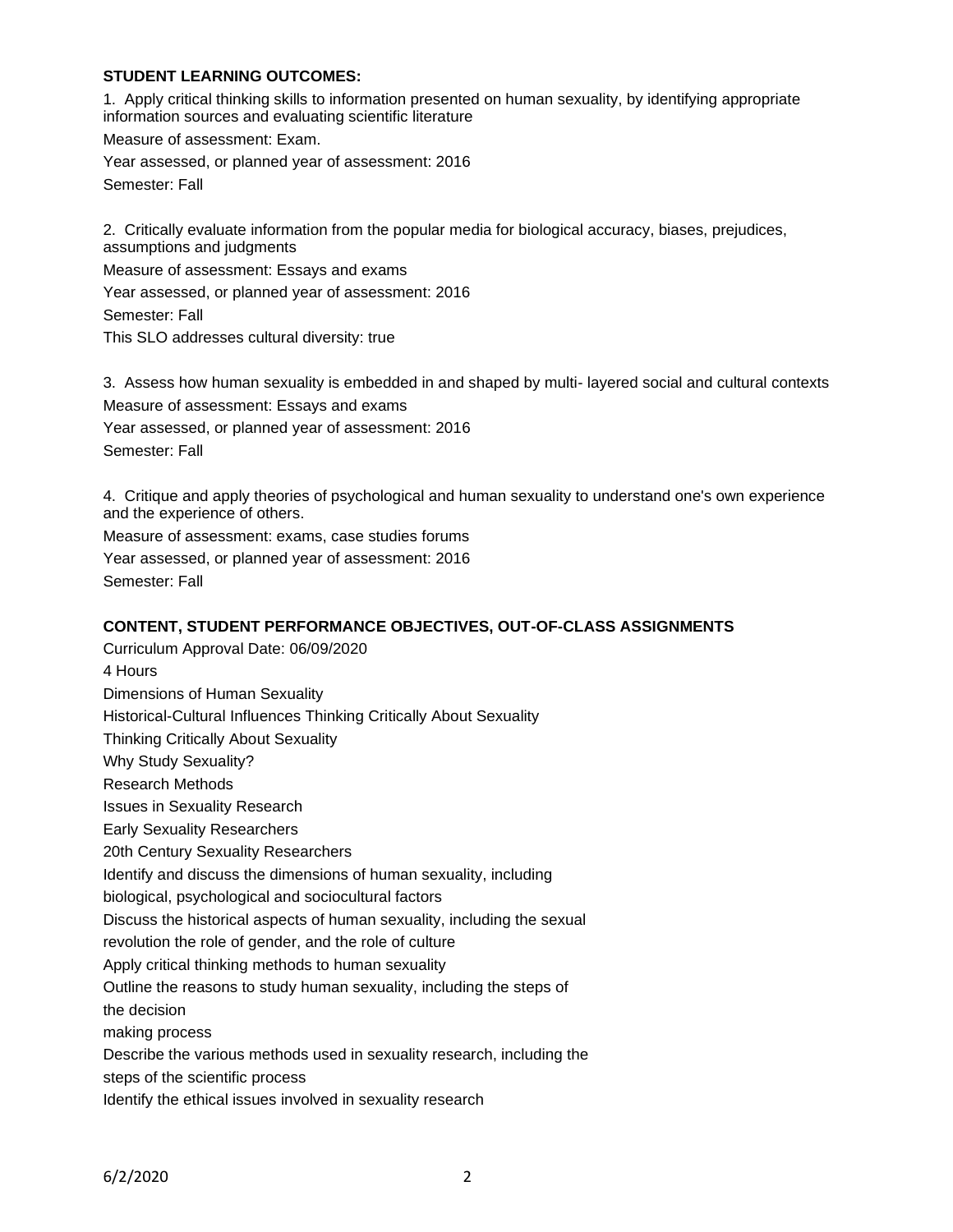Describe the work of early sexuality researchers and how they set the stage for modern researchers Summarize the contributions of major modern sexuality researchers 4 Hours Process of Communicating Sexually Barriers to Effective Sexual Communication Techniques for Improving Sexual Communication Describe the process of sexual communication, including non-verbal communication Identify barriers to sexual communication, including gender differences, attitudes about sexuality, and sexual language 4 Hours Female Sexual Anatomy and Physiology Reproductive System Breasts Hormones **Menstruation** Pregnancy and Lactation Menopause Sexually Related Diseases: Self Care and Prevention Name and describe the parts of the female reproductive system including external and internal genitalia Discuss the role of breasts in sexual arousal and response as well as in the reproductive function of lactation Explain the role of hormones as they pertain to sexuality Describe what occurs during menstruation, to include menarche, the menstrual cycle, perimenopause, and problems associated with each Cite various diseases that can affect the female reproductive system and self-care procedures, as well as medical treatments, associated with these diseases 4 Hours Male Reproductive System Hormones Self Care and Prevention Name and describe the parts of the male reproductive system to include the external and internal genitalia and the pathway of the sperm Discuss the role of hormones in males Cite various diseases that can affect the male reproductive system and the self-care procedures, as well as medical treatments associated with these diseases 4 Hours Body Image Building a Better Body Image Issues Related to Trying to Be Perfect Gender Differences Gender Identity, Roles and Stereotypes Sexual Arousal and Response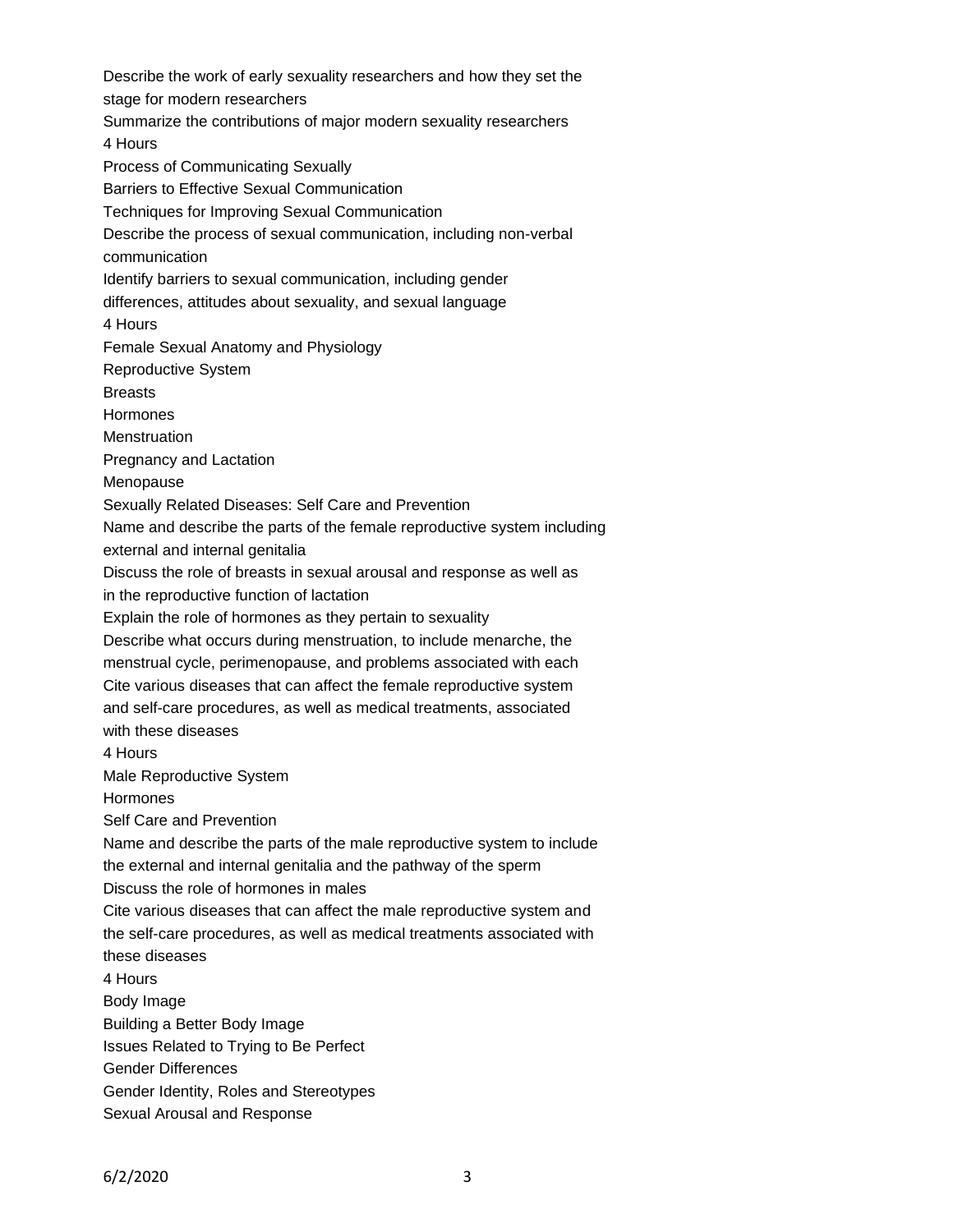Master's and Johnson Sexual Response Cycle **Orgasm** Discuss body image, its role in sexuality, and media influences Describe how to improve one's self image Describe the problems that poor body image cause for females and males Discuss the biological, psychological, and sociocultural differences between males and females Explain the effects of gender identity, sex roles, and sex stereotypes on sexuality Describe the role of the brain in sexual response, including the hormones involved and the role the play Describe the four phases of the Masters and Johnson sexual response cycle, as well as other theoretical models of sexual response Describe the physiology of orgasm in males and females, differentiating between the different types of orgasm 4 Hours **Contraception** Nonprescription Methods Prescription Methods Permanent Methods Future of Contraceptives Discuss the reasons to use contraceptives, ways to choose a contraceptive, and the difference between perfect use and typical use Evaluate the nonprescription methods of contraception, including the effectiveness, the reversibility, and the advantages and disadvantages of each Explain why some have higher rates of user effectiveness Evaluate the prescription methods of contraception, including the effectiveness, the reversibility, and the advantages and disadvantages of each Explain why some have higher rates of user effectiveness Discuss the viability of future contraceptive methods 3 Hours Fetal Development Prenatal Choices Threats to Having a Healthy Infant Maternal Health Problems During Pregnancy **Childbirth** Breastfeeding Sexual Activity During Pregnancy and After Delivery Hormonal Influences on Prenatal Development Infertility Unexpected Pregnancy Outcomes Abortion Adoption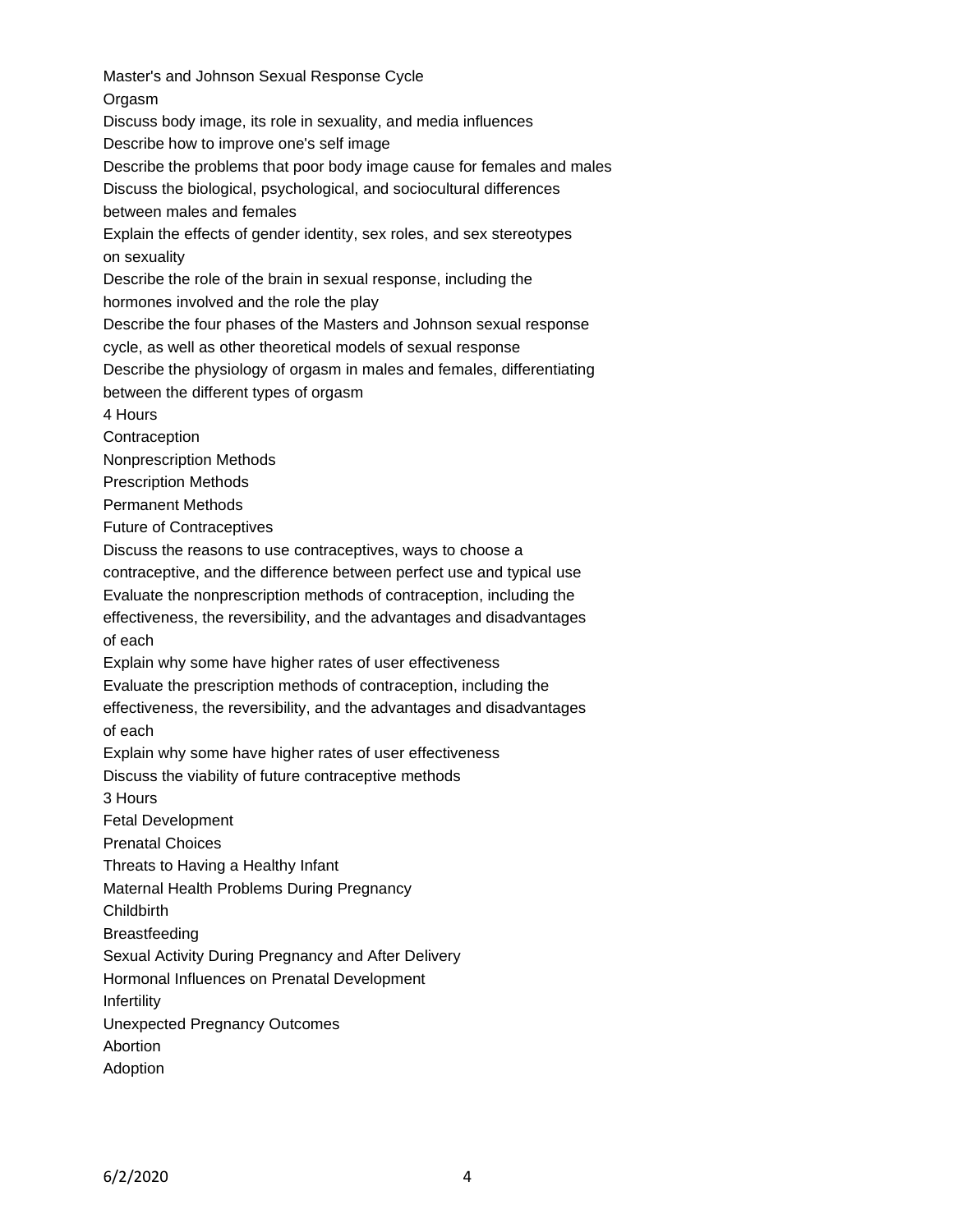Explain the process of conception and implantation Explain the developmental mechanisms that occur to the mother and embryo and fetus during the three trimesters of pregnancy Describe the concept of prenatal care, and the discuss the birthing options Describe factors that affect pregnancy outcomes including drugs and diseases Identify maternal health problems that may be experienced during pregnancy Describe the physical and emotional reactions common during the three stages of birth Discuss the causes of infertility and treatment methods Discuss abortion issues, including abortion procedures, legal history, and current attitudes toward abortion Describe the various types of adoptions and the laws related to them 3 Hours Sexual Techniques and Behaviors Solitary Sexual Behaviors Sexual Behavior with Others Identify the historical basis for present-day societal, religious and/or cultural attitudes toward masturbation Cite the prevalence of sexual fantasy Describe the content and function of fantasy Identify the differences in male and female fantasies Describe the role of touch, sight, smell, sound and taste in sexual foreplay Discuss the various positions of sexual intercourse including their advantages and disadvantages 3 Hours Sexual Orientation Theories of Sexual Orientation Define sexual orientation Discuss the Kinsey continuum Compare and contrast the theories of sexual orientation, including, biological, psychological and sociocultural theories Identify challenges specific to sexual orientation 3 Hours Sexuality in Childhood and Adolescence Sexual Development of Infants and Toddlers Sexual Development During Preschool and Elementary Years Sexual Development During Puberty Sexuality in Adolescence Sexual Abuse of Children and Adolescents Explain the concept of infant as a sexual being Describe the sexual development of children from preschool through the elementary years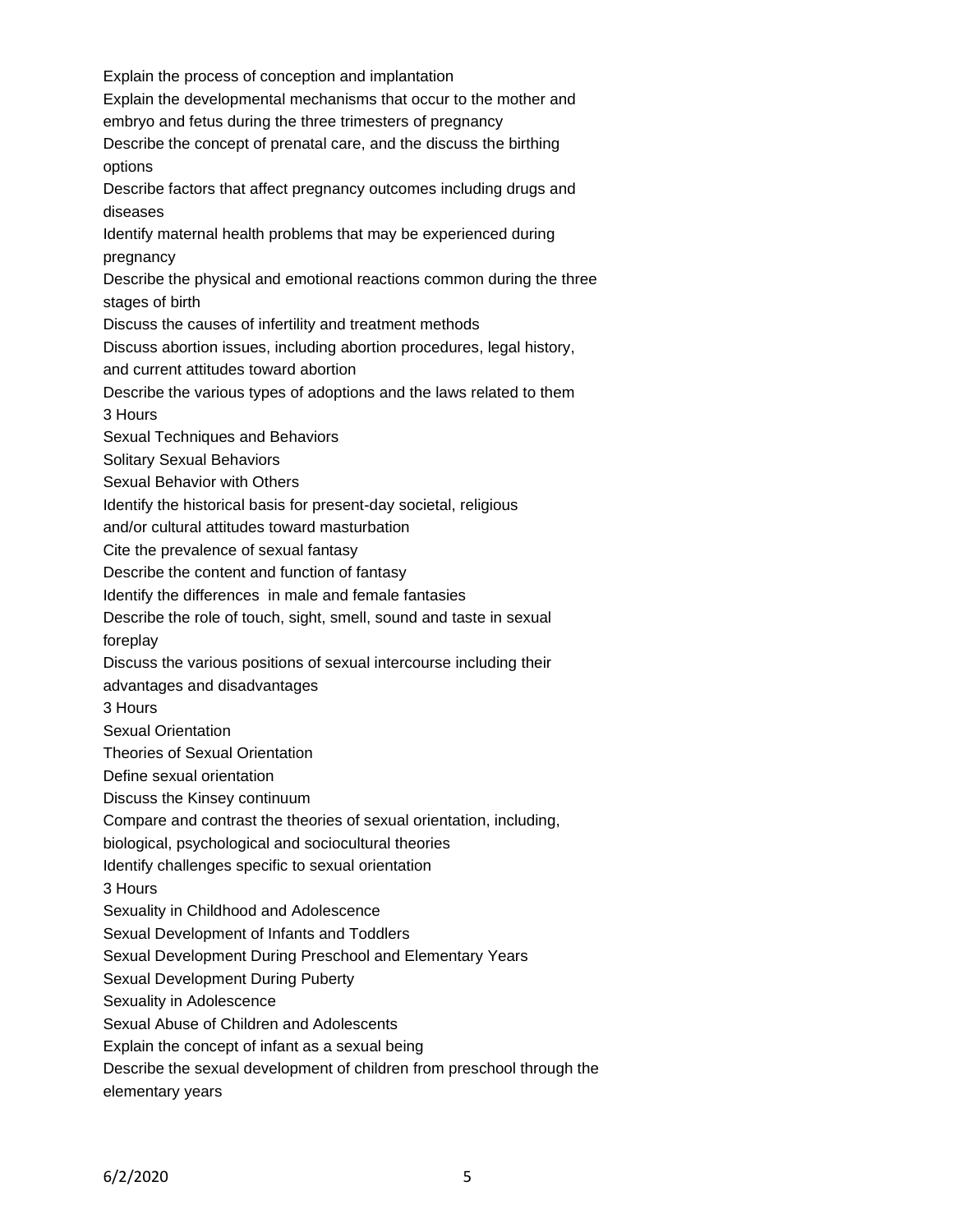Describe the differences in puberty for boys and girls Identify the three developmental stages of adolescence Compare the findings of surveys concerning adolescent sexual behaviors and attitudes Discuss the identification, prevalence and treatment of sexual abuse or harassment of children and adolescents 3 Hours Sexuality in Adulthood Love and Sexuality Sexuality During the College Years Singlehood **Cohabitation** Marriage **Divorce** Sexuality and Aging Sexuality for the Physically and Mentally Challenged Discuss the major theories of love and sexuality Cite the factors that have led to the increase in the number of singles and the postponement of marriage Evaluate the advantages and disadvantages of cohabitation Describe the characteristics of a mutually satisfying relationship Discuss the reasons for divorce Describe the changes that occur during the aging process Describe the sexuality challenges for the disabled and ill, as well as how to overcome them 3 Hours Sexually Transmitted Infections Bacterial Infections Viral Infections Vaginal Infections Ectoparasitic Infestations Acquired Immune Deficiency Syndrome **Treatments** Prevention Define sexually transmitted infections and sexually related diseases Describe the incidence, transmission, symptoms, complications, diagnosis and treatment of each type of infection/infestation Describe methods of prevention for each type of infection/infestation 3 Hours Sexual Dysfunction Causes of Sexual Dysfunction Treatment of Sexual Dysfunction Common versus Atypical Sexual Behaviors **Treatments** Describe the major male and female sexual dysfunctions Identify the multidimensional causes of sexual dysfunction, including physical, psychological and sociocultural aspects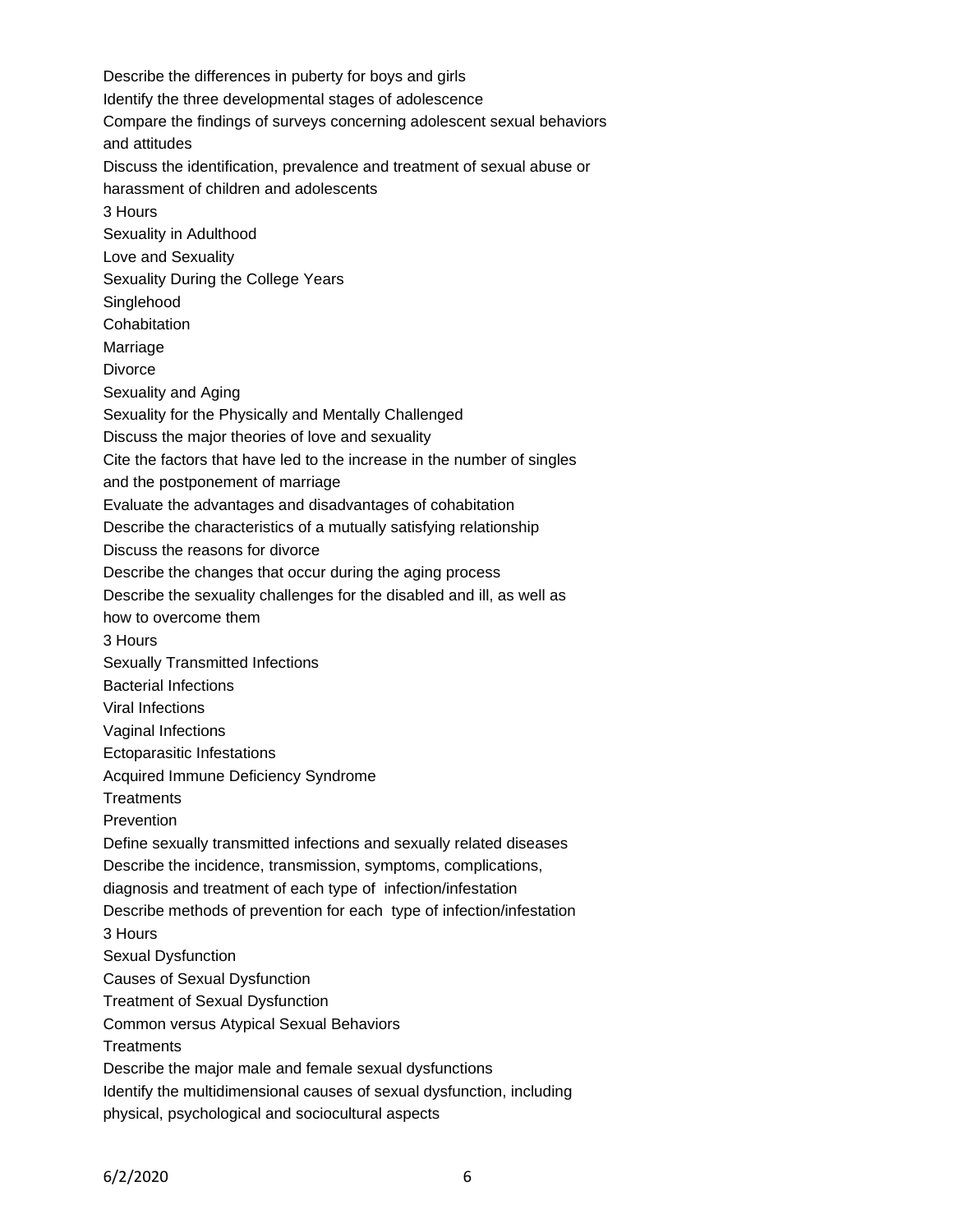Compare and contrast the varied approaches to treatment of sexual dysfunction Discuss the continuum of sexual activity Describe treatment options for atypical behaviors 3 Hours Forcible Sexual Behaviors Sexual Violence Rape Pedophilia Incest Relationship Abuse Sexual Harassment Differentiate among rape, statutory rape, stranger rape, and date rape Discuss the myths surrounding rape Discuss the incidence and effects of pedophilia Describe the incidence and effects of incest Summarize important information about violence in relationships including marital rape and domestic abuse Discuss treatment and prevention of forcible sexual behaviors Discuss sexual harassment in the workplace, in schools, on campus and in the military and indicate what can be done to prevent it 3 Hours Sexual Consumerism Mass Media and the Arts Sexually Explicit Materials Sex Workers Sexual Ethics, Morality and the Law Ethics: The Basis for Decision Making Moral Decision Making and Sexual Behavior Laws Regulating Sexual Behavior Taking Responsibility for Sexual Health Describe the ways in which sexuality is used in the mass media, including advertising, TV, movies, literature, popular music and on the internet Discuss what constitutes sexually explicit materials, the results of research on their effects, and efforts to control their distribution Describe the different types of sex workers and the economic factors associated with sex work Define the five ethical principles that serve as a basis for deciding whether a decision is moral Identify the rationale for laws related to sexuality Develop a personal plan for taking responsibility for sexual health 2 Hours Comprehensive final exam \*Note Each week the student will read the assigned material, complete the workbook, discussion questions, critical thinking questions, analyze and respond to case studies and forums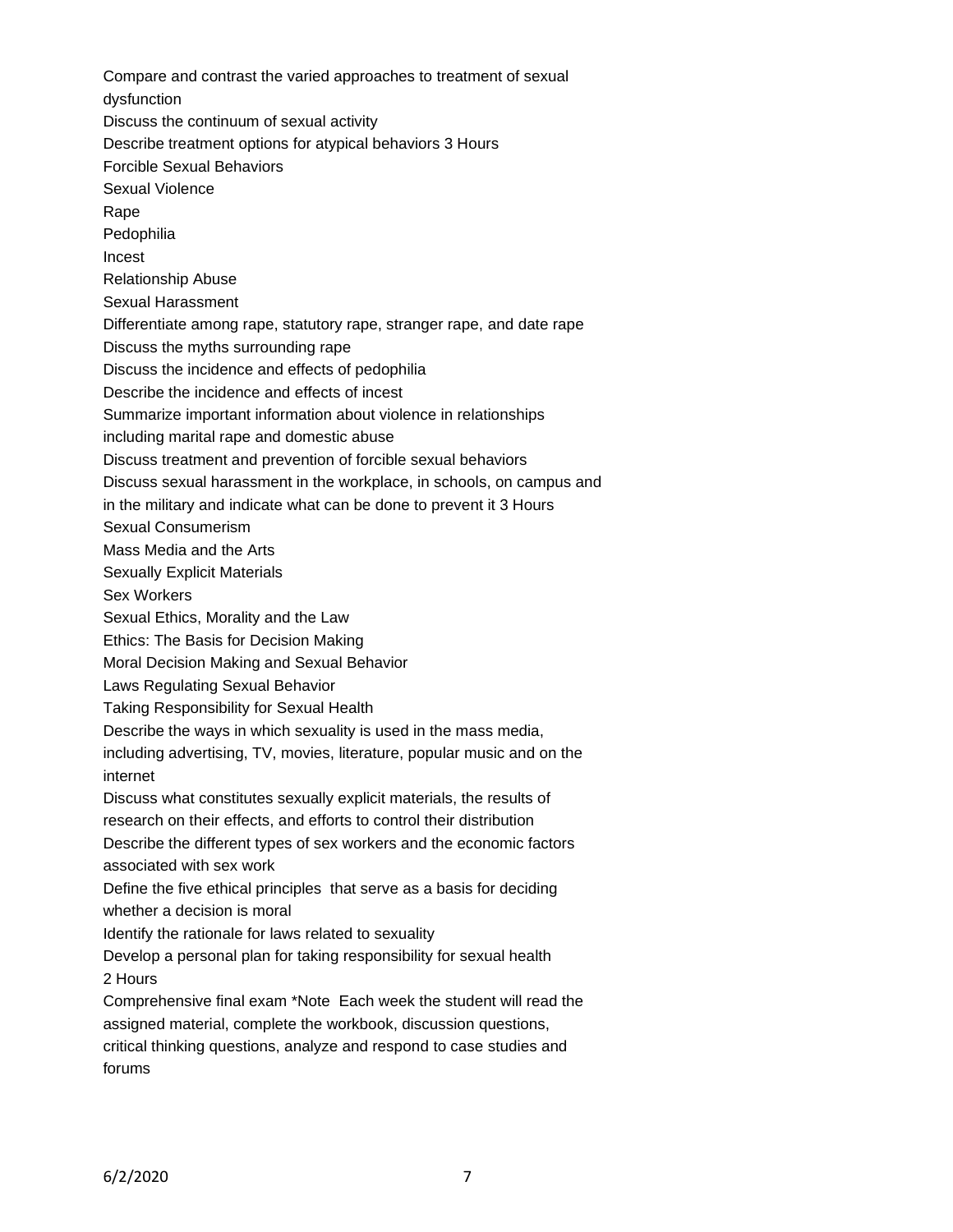## **METHODS OF INSTRUCTION:**

Lecture, handouts, AV materials, discussion, guest speakers, case studies, forums.

#### **METHODS OF EVALUATION:**

Writing assignments Percent of total grade: 35.00 % 35% - 85% Written homework; Reading reports; Essay exams; Term papers Problem-solving assignments Percent of total grade: 20.00 % 20% - 80% Homework problems; Field work; Exams Objective examinations Percent of total grade: 35.00 % 35% - 70% Multiple choice; True/false; Matching items; Completion OUT OF CLASS ASSIGNMENTS: Required Outside Hours: 36

## **REPRESENTATIVE TEXTBOOKS:**

Required Representative Textbooks

Required: Yarber et al, Human Sexuality: Diversity in Contemporary America, 9th Ed., McGraw Hill, 2015, or other appropriate college level text..